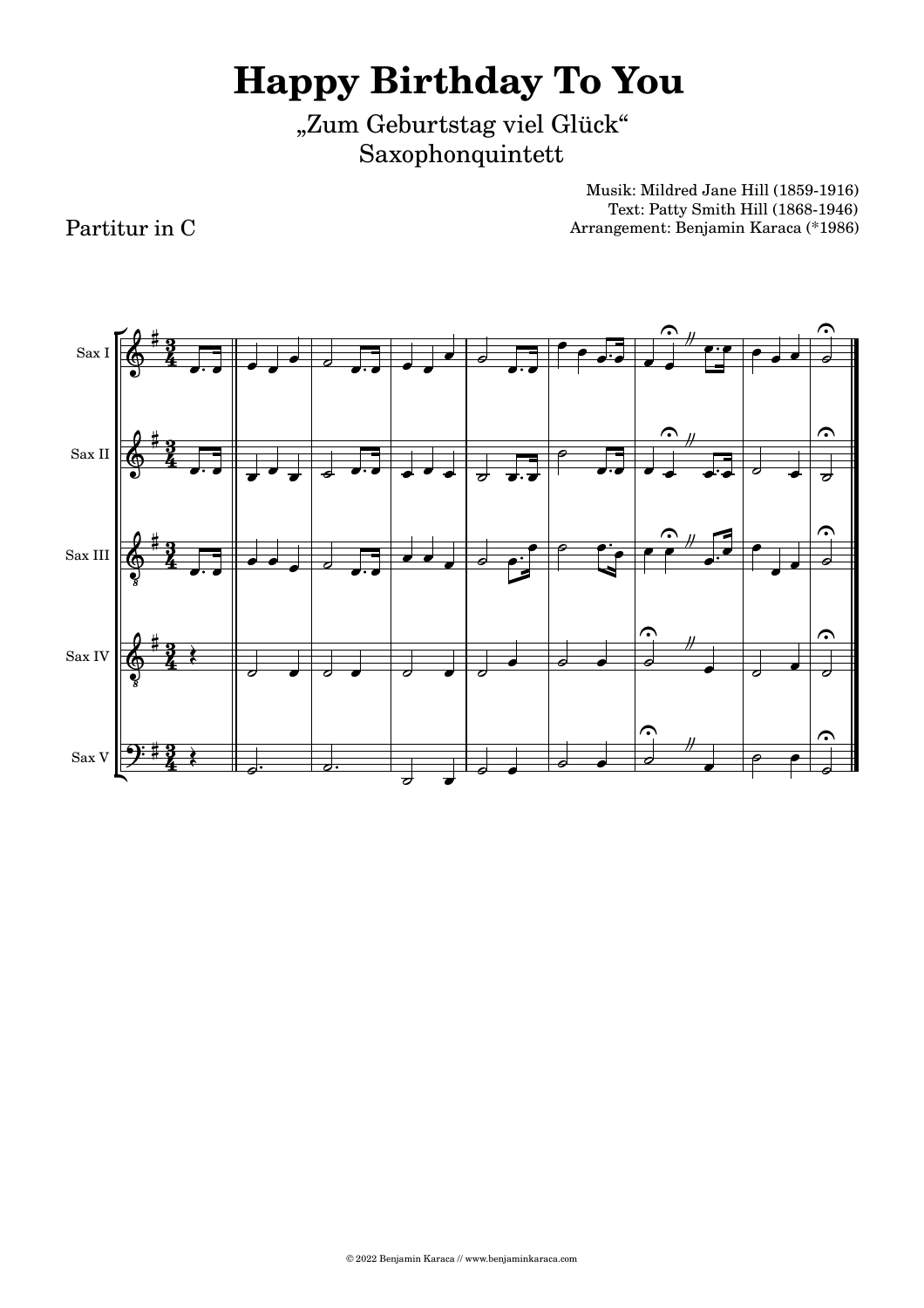"Zum Geburtstag viel Glück" Saxophonquintett

Sopransaxophon (Sax I)

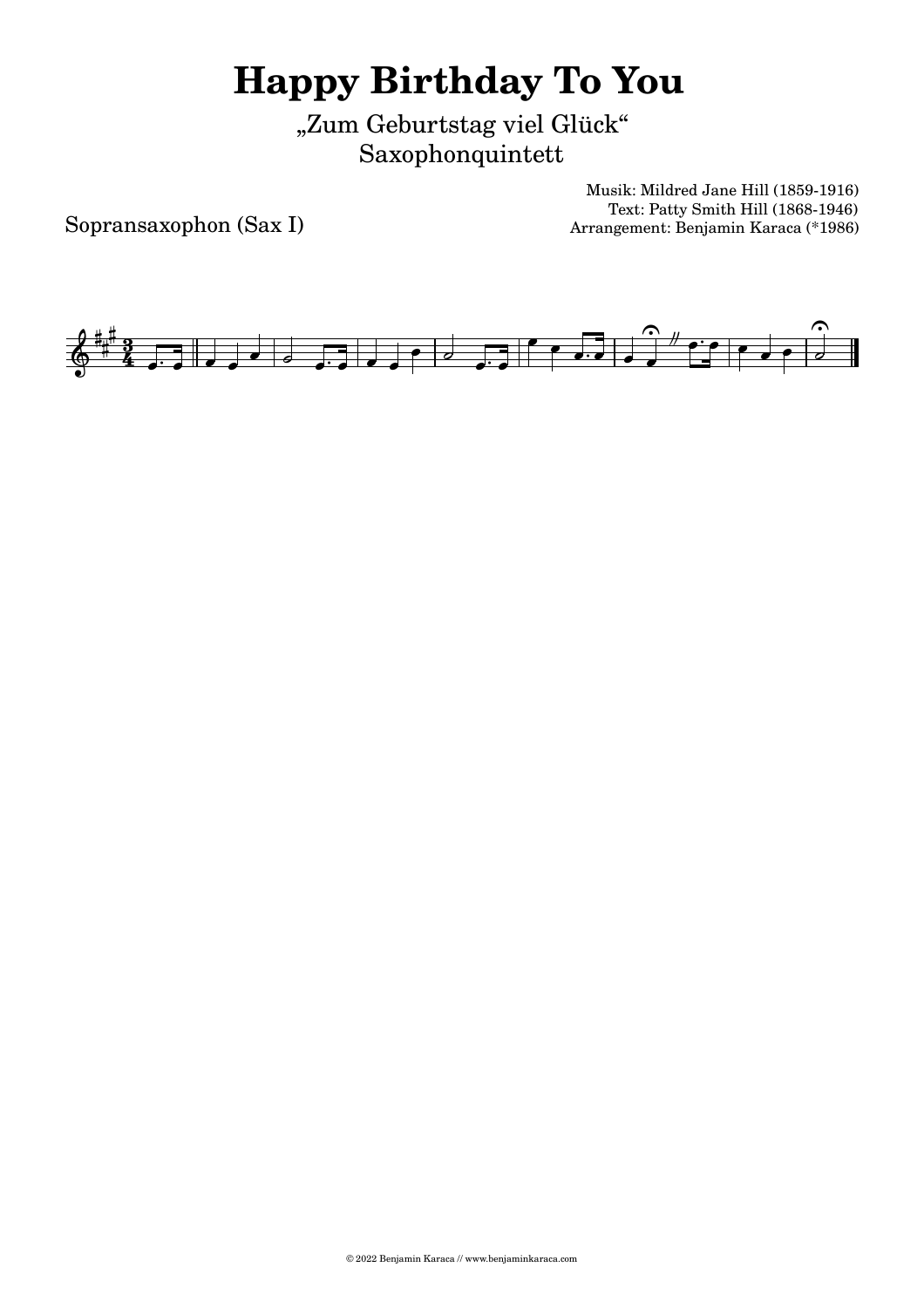"Zum Geburtstag viel Glück" Saxophonquintett

Altsaxophon (Sax I)

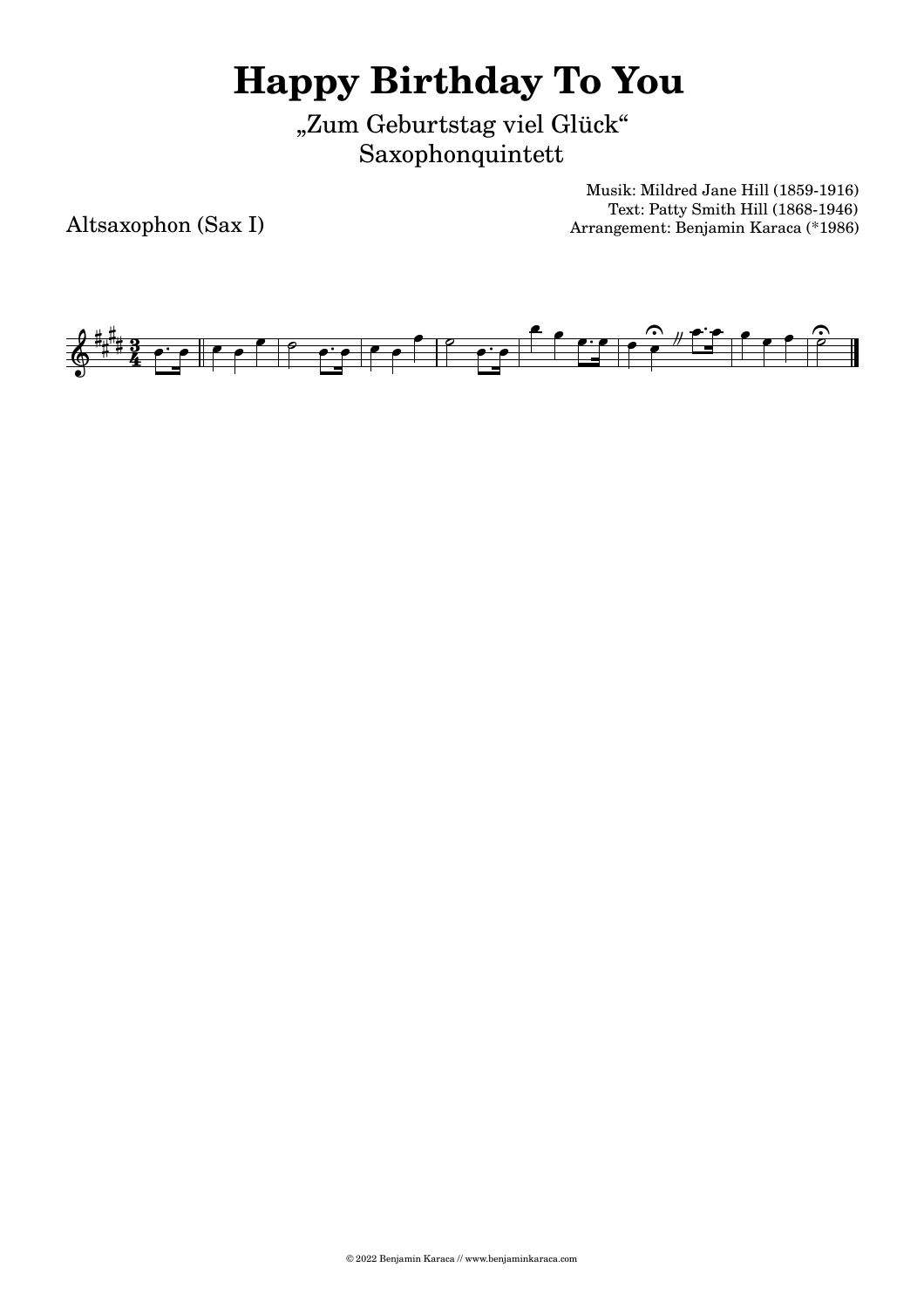"Zum Geburtstag viel Glück" Saxophonquintett

Sopransaxophon (Sax II)

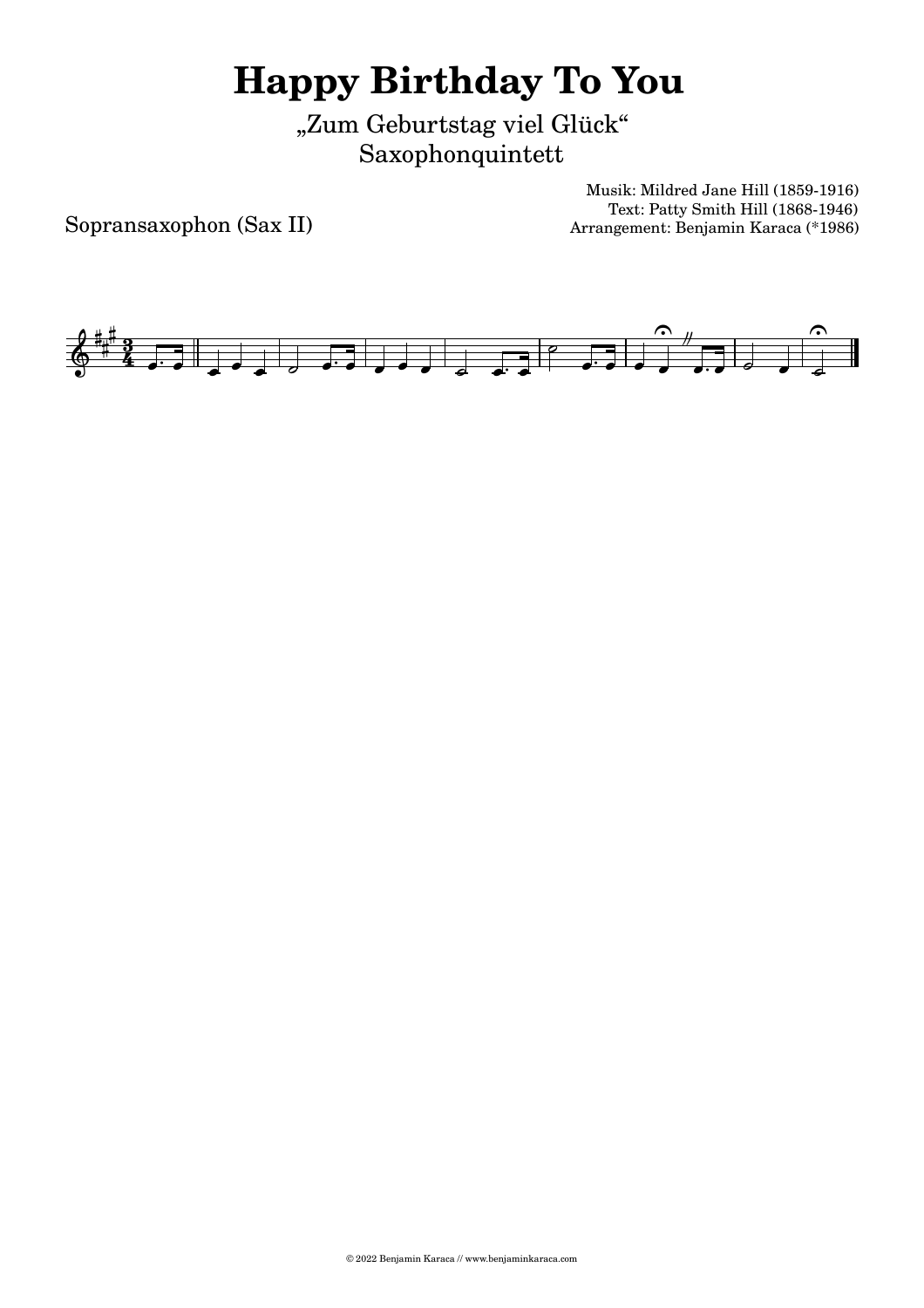"Zum Geburtstag viel Glück" Saxophonquintett

Altsaxophon (Sax II)

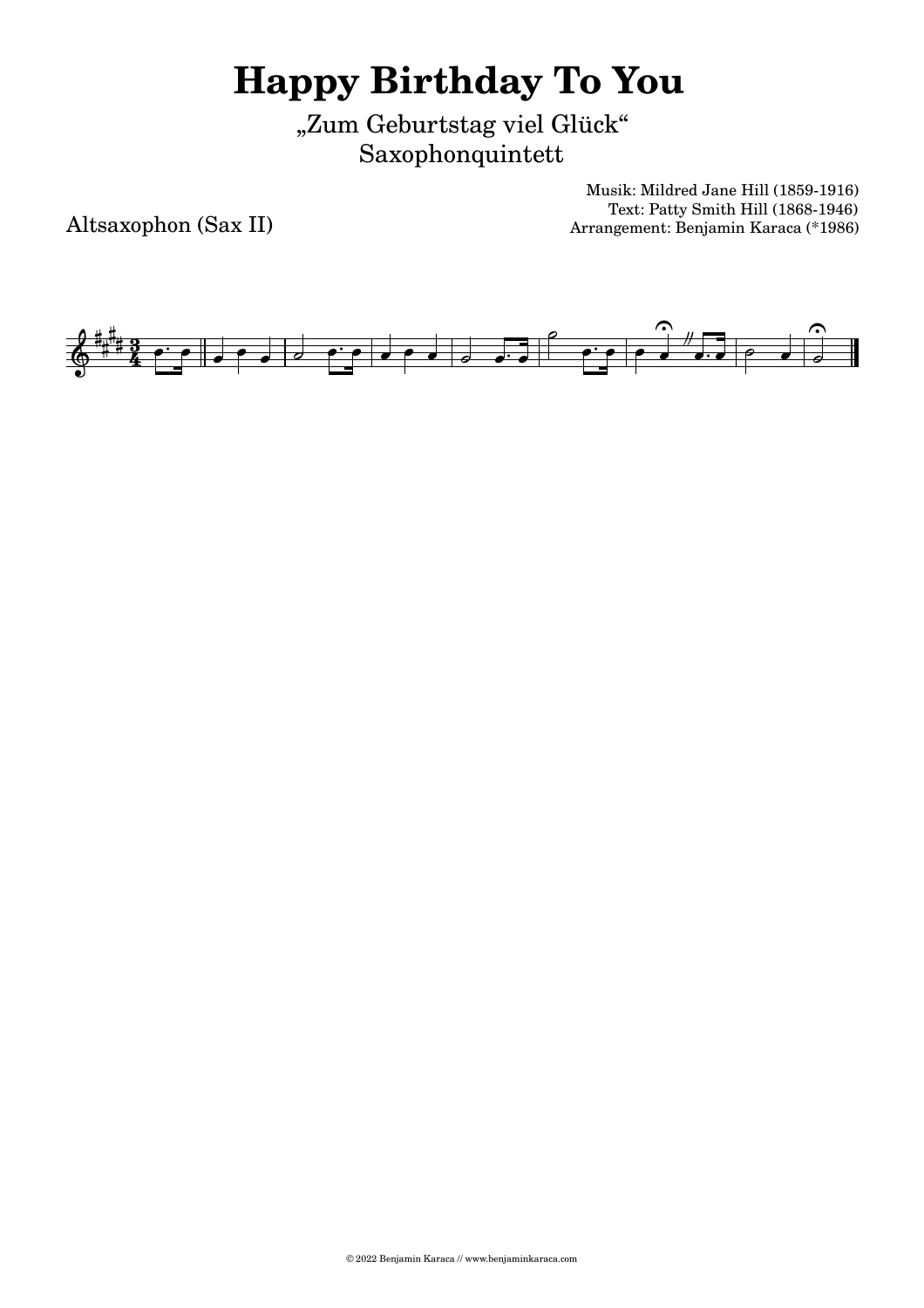"Zum Geburtstag viel Glück" Saxophonquintett

Tenorsaxophon (Sax III)

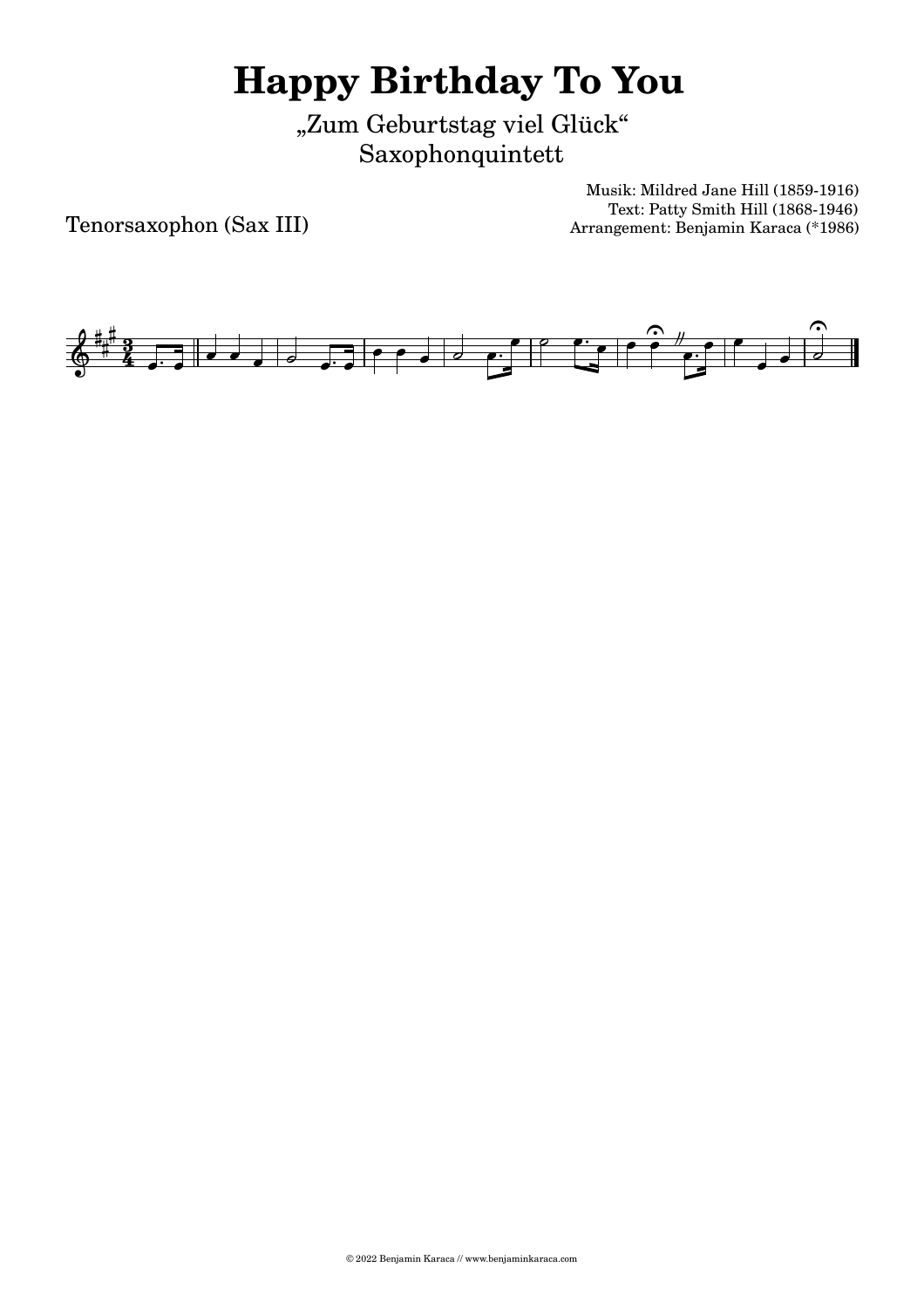"Zum Geburtstag viel Glück" Saxophonquintett

Baritonsaxophon (Sax III)

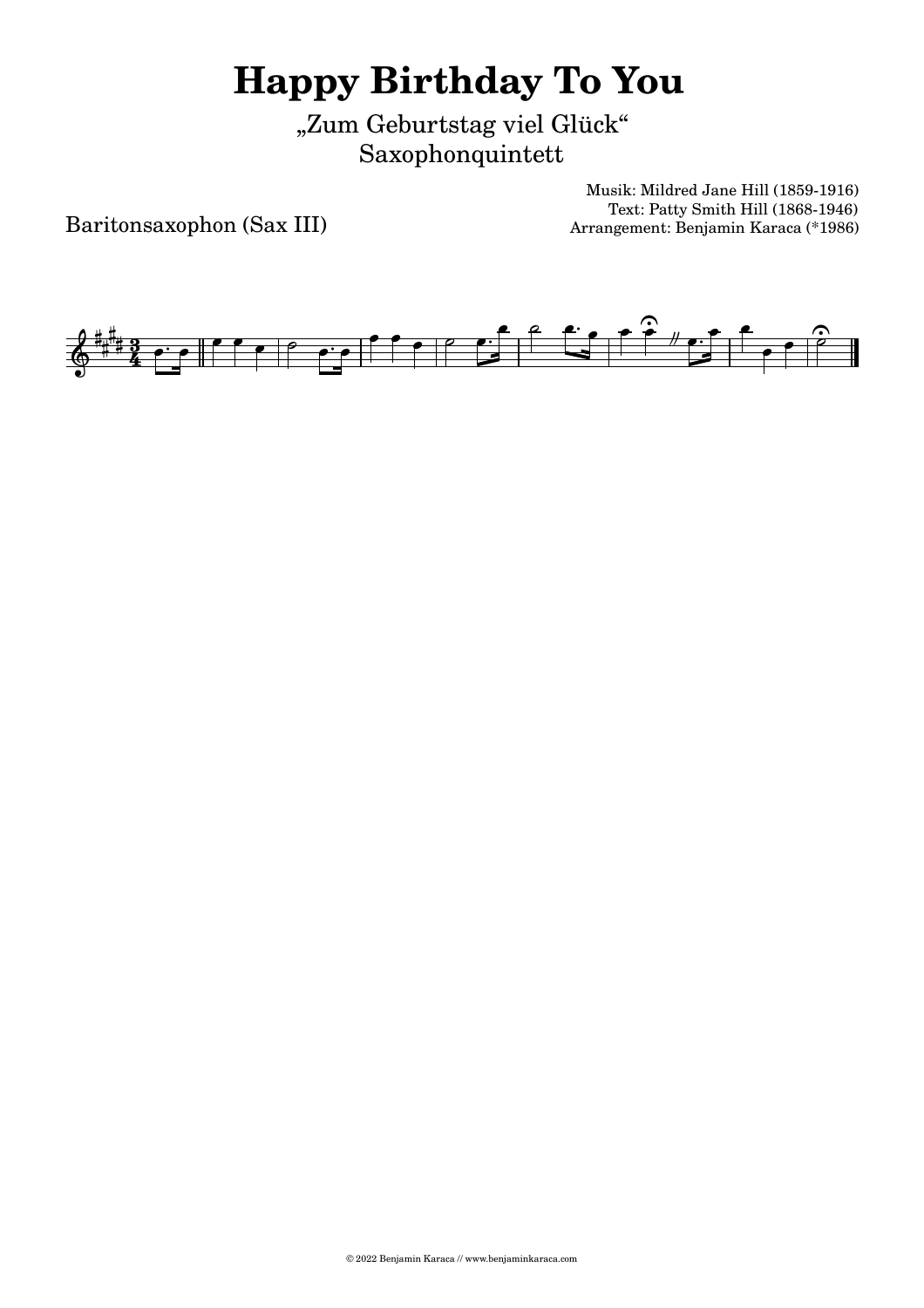"Zum Geburtstag viel Glück" Saxophonquintett

Altsaxophon (Sax IV)

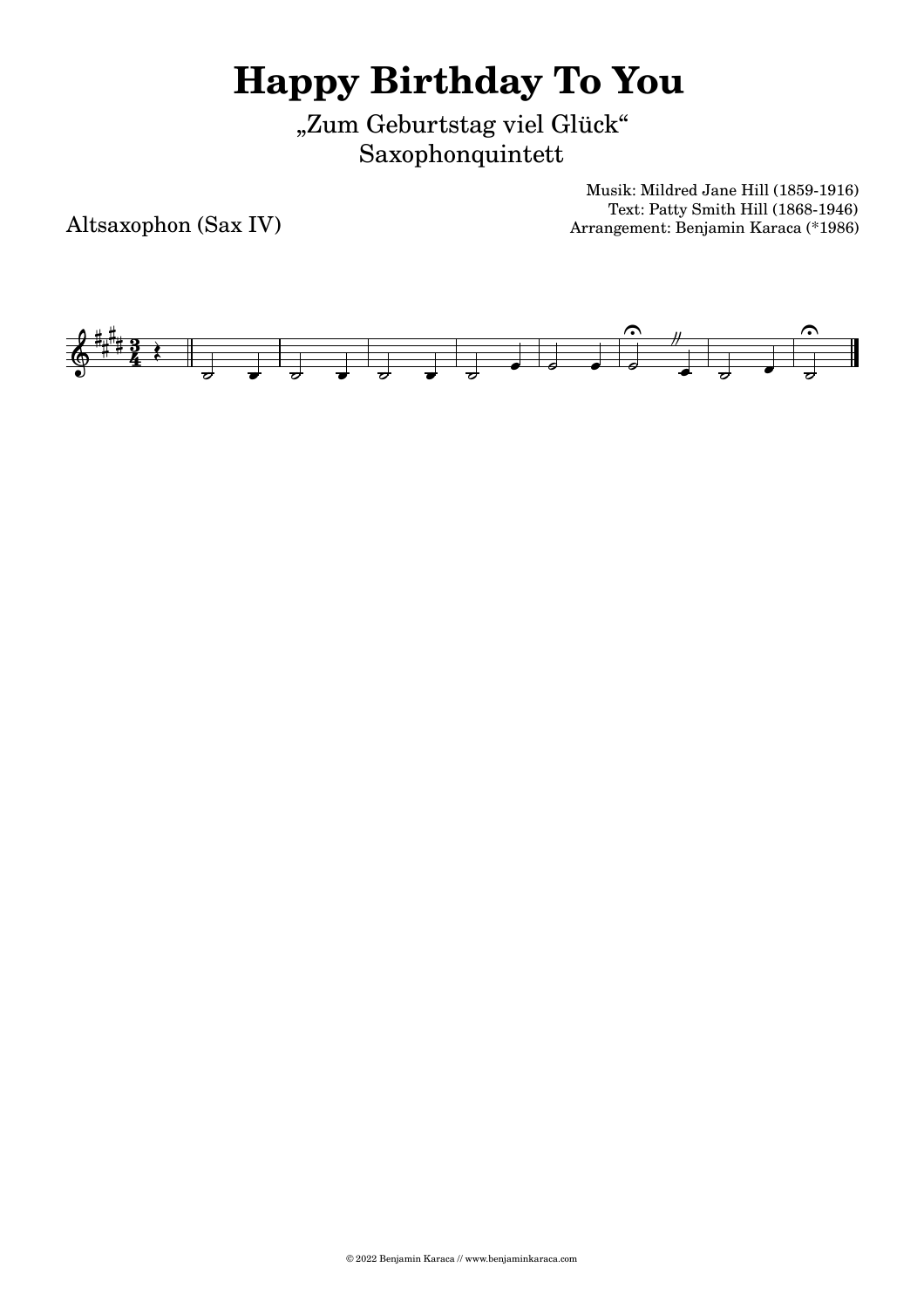"Zum Geburtstag viel Glück" Saxophonquintett

Tenorsaxophon (Sax IV)

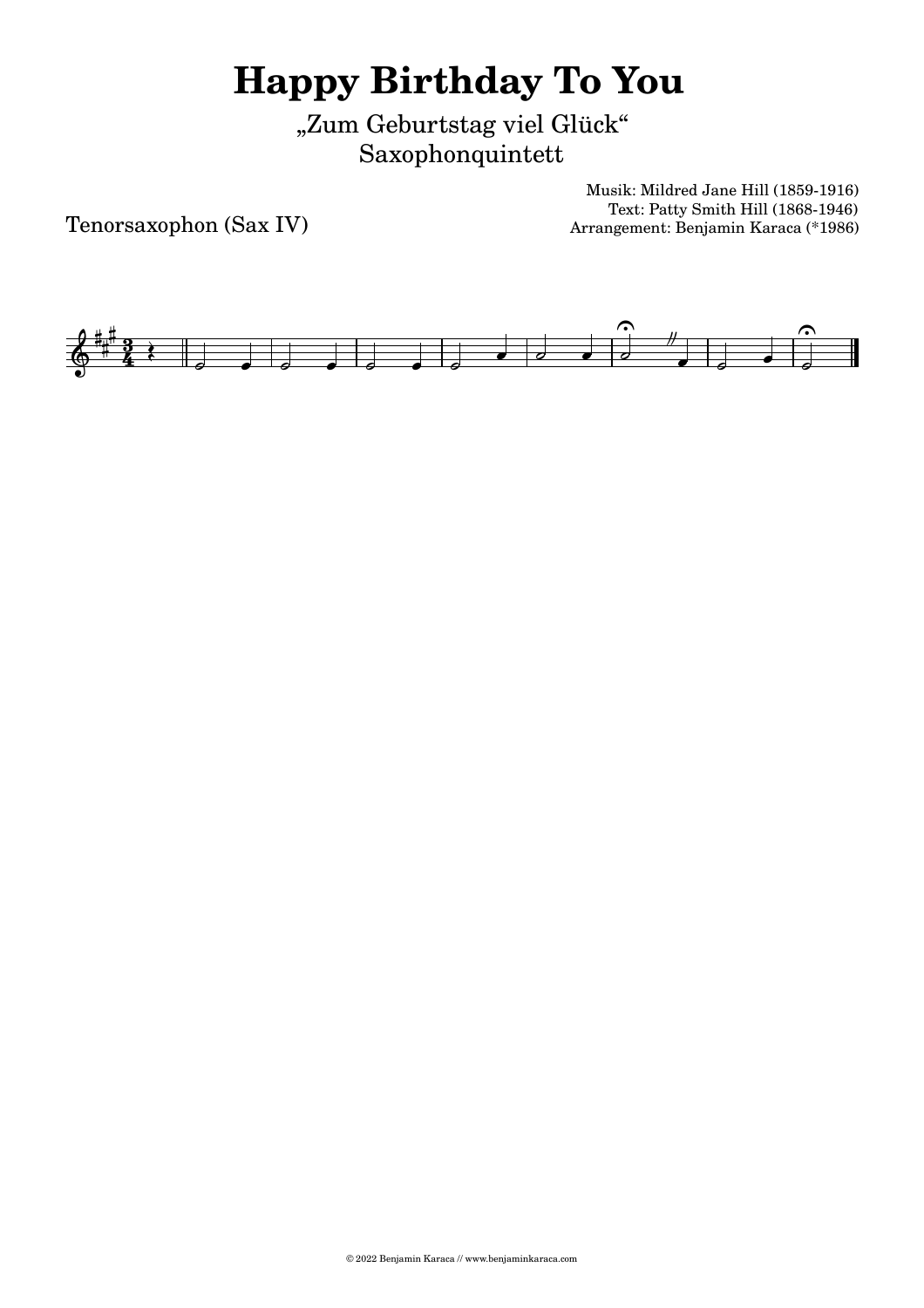"Zum Geburtstag viel Glück" Saxophonquintett

Baritonsaxophon (Sax IV)